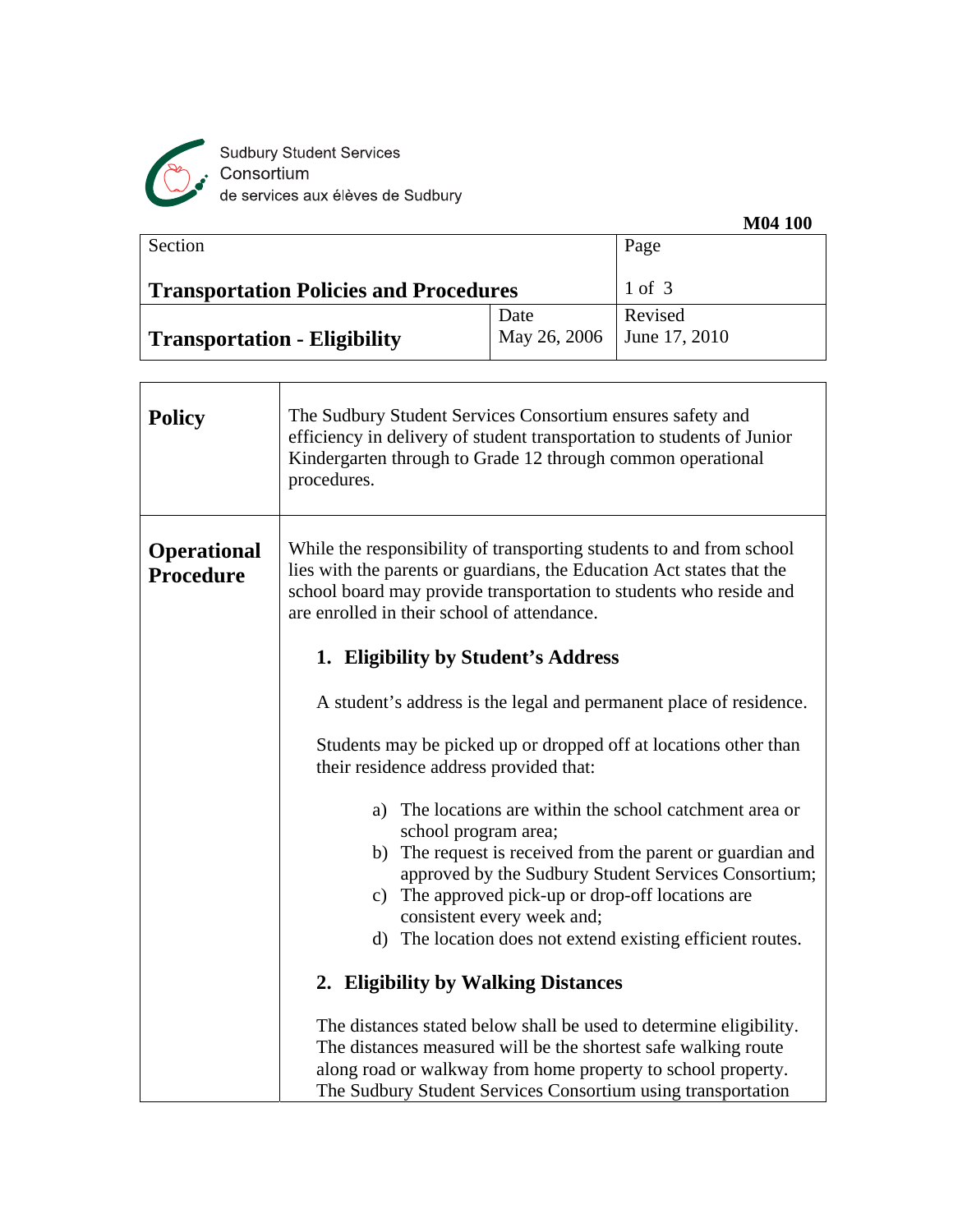| software with the appropriate municipal map will make all                                                                                                                                                                            |
|--------------------------------------------------------------------------------------------------------------------------------------------------------------------------------------------------------------------------------------|
| measurements for transportation purposes.                                                                                                                                                                                            |
|                                                                                                                                                                                                                                      |
| <b>Elementary Schools:</b>                                                                                                                                                                                                           |
| Transportation will be provided for:                                                                                                                                                                                                 |
| Junior and Senior Kindergarten students *                                                                                                                                                                                            |
| Grades 1 to 3 students * who live beyond a distance of 1.0<br>km from their school of attendance.                                                                                                                                    |
| Grades 4 to 8 students * who live beyond a distance of 1.6<br>km from their school of attendance.                                                                                                                                    |
| *Students will be required to walk to and from regular school<br>bus stops.                                                                                                                                                          |
| <b>Secondary Schools</b><br>Transportation will be provided for:                                                                                                                                                                     |
| Students enrolled in a <b>secondary school</b> that live beyond the<br>distance of 2.5 km from their school of attendance.                                                                                                           |
| 3. Eligibility by Program                                                                                                                                                                                                            |
| Students who qualify to attend programs outside their home school<br>catchment area, such as Magnet or French Immersion programs,<br>may be transported according to the above walking distance<br>eligibility criteria.             |
| Students attending programs outside their home school catchment<br>area and who, during the first half of the school year, change to a<br>program available in their home school will not be transported to<br>their present school. |
| Only those students who will graduate in the following year<br>(Grade 8 and Grade 12), who change to a program available in<br>their home school will continue to be transported in their<br>graduating year.                        |
| 4. Eligibility due to Hazard                                                                                                                                                                                                         |
| The Sudbury Student Services Consortium will provide special<br>transportation to students when warranted for safety reasons to<br>overcome traffic or other forms of hazards.                                                       |